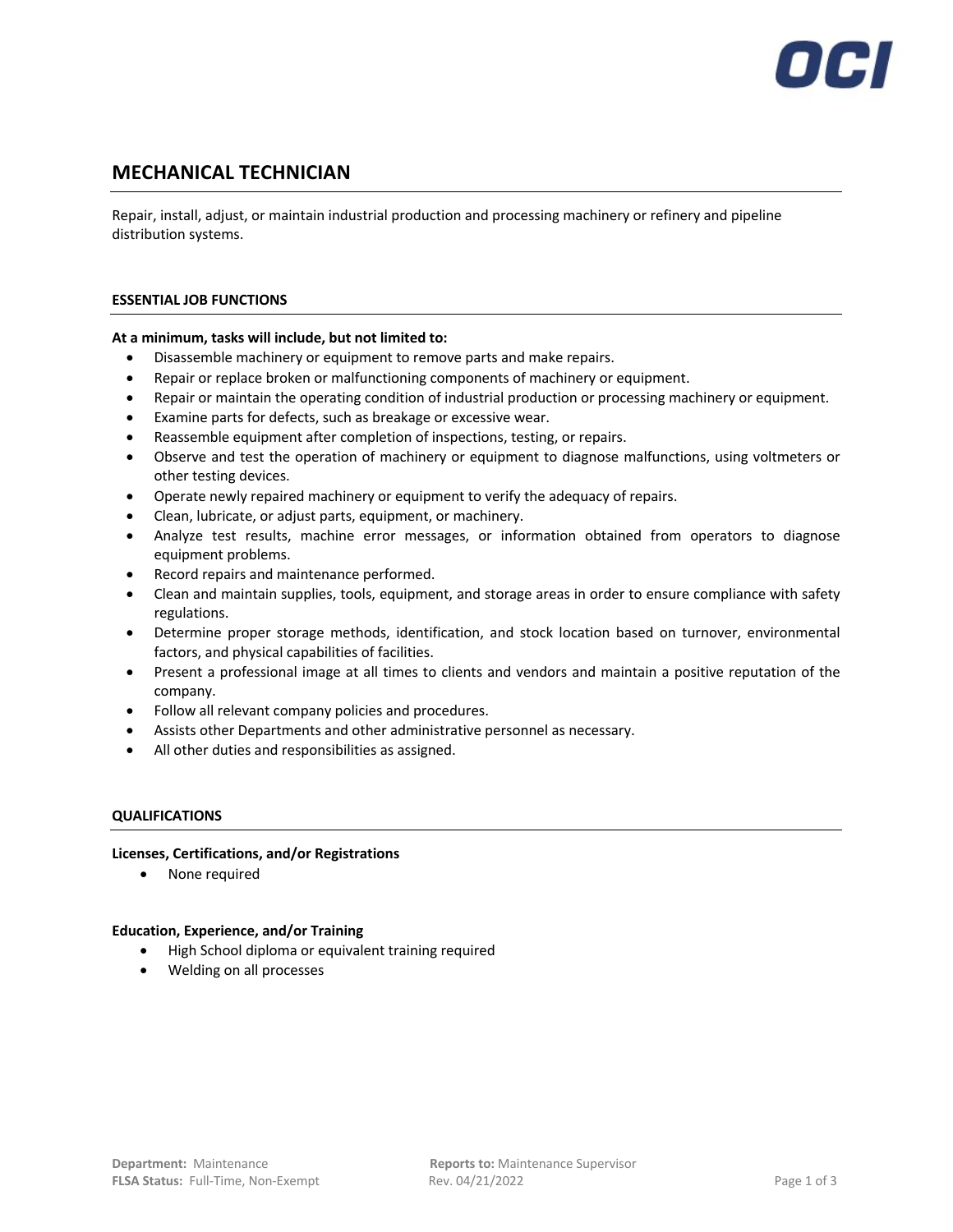

## **Knowledge, Skills, and/or Abilities**

- Mechanical Knowledge of machines and tools, including their designs, uses, repair, and maintenance.
- Mathematics Knowledge of arithmetic, algebra, geometry, calculus, statistics, and their applications.
- Engineering and Technology Knowledge of the practical application of engineering science and technology. This includes applying principles, techniques, procedures, and equipment to the design and production of various goods and services.
- Design Knowledge of design techniques, tools, and principles involved in production of precision technical plans, blueprints, drawings, and models.
- English Language Knowledge of the structure and content of the English language including the meaning and spelling of words, rules of composition, and grammar.
- Production and Processing Knowledge of raw materials, production processes, quality control, costs, and other techniques for maximizing the effective manufacture and distribution of goods.
- Building and Construction Knowledge of materials, methods, and the tools involved in the construction or repair of houses, buildings, or other structures such as highways and roads.
- Safety, Health, & Environmental knowledgeable of the concepts, procedures, and regulations affecting the effective safety of a facility.
- Repairing Repairing machines or systems using the needed tools.
- Equipment Maintenance Performing routine maintenance on equipment and determining when and what kind of maintenance is needed.
- Operation Monitoring Watching gauges, dials, or other indicators to make sure a machine is working properly.
- Troubleshooting Determining causes of operating errors and deciding what to do about it.
- Quality Control Analysis Conducting tests and inspections of products, services, or processes to evaluate quality or performance.
- Operation and Control Controlling operations of equipment or systems.
- Critical Thinking Using logic and reasoning to identify the strengths and weaknesses of alternative solutions, conclusions or approaches to problems.
- Equipment Selection Determining the kind of tools and equipment needed to do a job.
- Monitoring Monitoring/Assessing performance of yourself, other individuals, or organizations to make improvements or take corrective action.
- Judgment and Decision Making Considering the relative costs and benefits of potential actions to choose the most appropriate one. Deductive Reasoning — The ability to apply general rules to specific problems to produce answers that make sense.
- Reaction Time The ability to quickly respond (with the hand, finger, or foot) to a signal (sound, light, picture) when it appears.
- Control Precision The ability to quickly and repeatedly adjust the controls of a machine or a vehicle to exact positions.
- Manual Dexterity The ability to quickly move your hand, your hand together with your arm, or your two hands to grasp, manipulate, or assemble objects.
- Arm-Hand Steadiness The ability to keep your hand and arm steady while moving your arm or while holding your arm and hand in one position.
- Finger Dexterity The ability to make precisely coordinated movements of the fingers of one or both hands to grasp, manipulate, or assemble very small objects.
- Near Vision The ability to see details at close range (within a few feet of the observer).
- Hearing Sensitivity The ability to detect or tell the differences between sounds that vary in pitch and loudness.
- Information Ordering The ability to arrange things or actions in a certain order or pattern according to a specific rule or set of rules (e.g., patterns of numbers, letters, words, pictures, mathematical operations).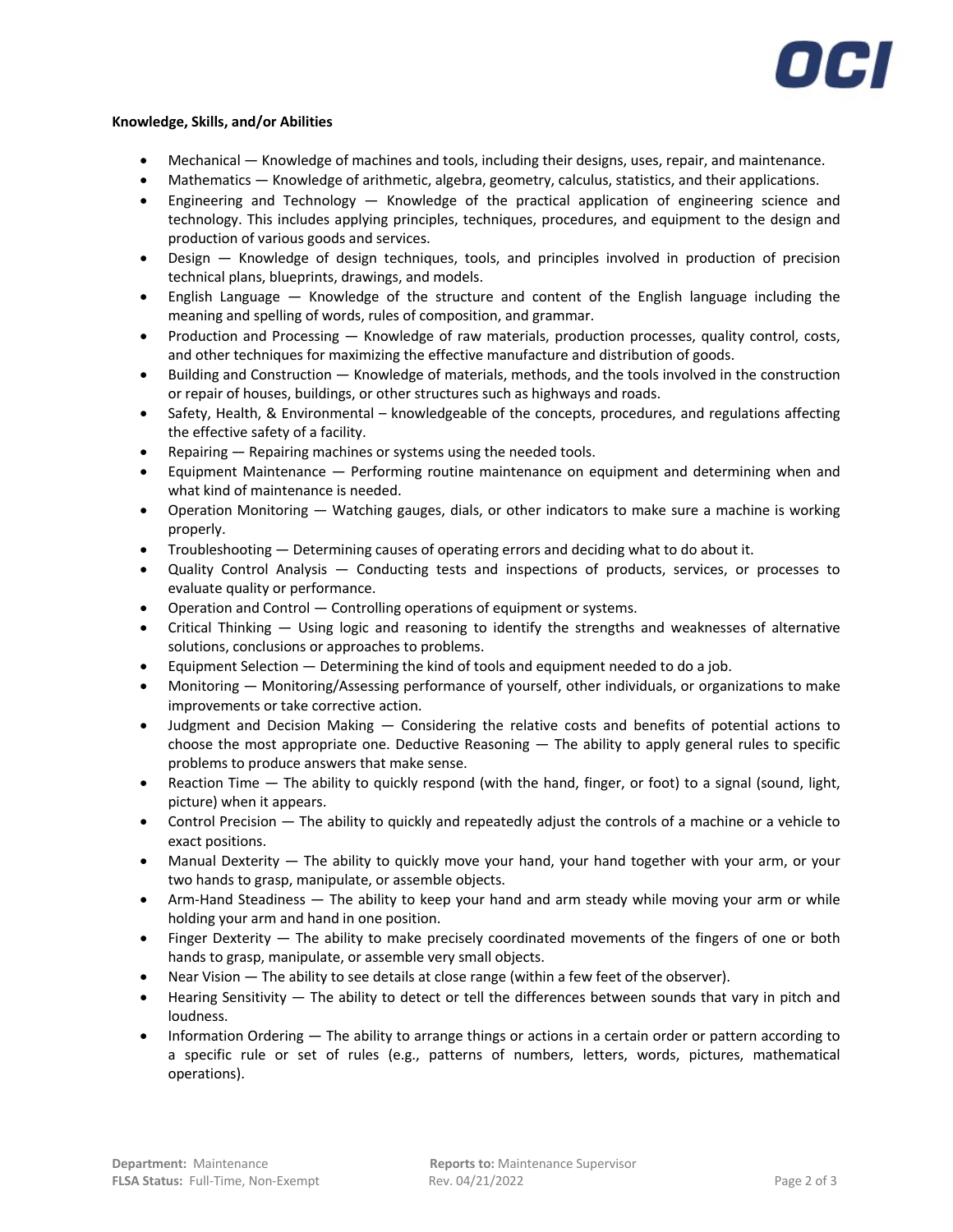

- Multi-limb Coordination The ability to coordinate two or more limbs (for example, two arms, two legs, or one leg and one arm) while sitting, standing, or lying down. It does not involve performing the activities while the whole body is in motion.
- Problem Sensitivity The ability to tell when something is wrong or is likely to go wrong. It does not involve solving the problem, only recognizing there is a problem.

## **ADDITIONAL ELIGIBILITY REQUIREMENTS**

Employment is contingent upon the successful completion of a background check, pre-employment physical and drug screen. In addition to the following:

#### **SECURITY CLEARANCE REQUIREMENTS**

• Transportation Workers Identification Credential (TWIC)

## **TOOLS / EQUIPMENT**

- Hex keys, micrometers, power grinders, thickness measuring devices, & welders
- Computer

#### **PHYSICAL**

- Ability to lift 20 lbs occasionally
- Ability to stand for prolonged amounts of time required

#### **ENVIRONMENTAL**

- Work is performed within a warehouse environment, including industrial equipment such as loaders, forklifts, and other machinery.
- Work is performed in the "field", requiring proper safety equipment.
- Noise levels are typically moderate-to-loud.

## **WORK SCHEDULE & TRAVEL**

- Rotating 4/10s: Monday Thursday one week, Tuesday Friday the next week
- May work longer hours to meet deadlines as necessary.

## **DISCLAIMER**

This is not necessarily an exhaustive list of all responsibilities, skill, tasks, requirements, efforts, or working conditions associate with the job. While this is intended to be an accurate reflection of the current job, OCI Beaumont, LLC reserves the right to revise or change job duties and responsibilities as business needs arise. In compliance of EEOC regulations, if the employee cannot perform the essential functions of this position in a satisfactory manner, further accommodations shall be made if it does not constitute undue hardship upon this organization.